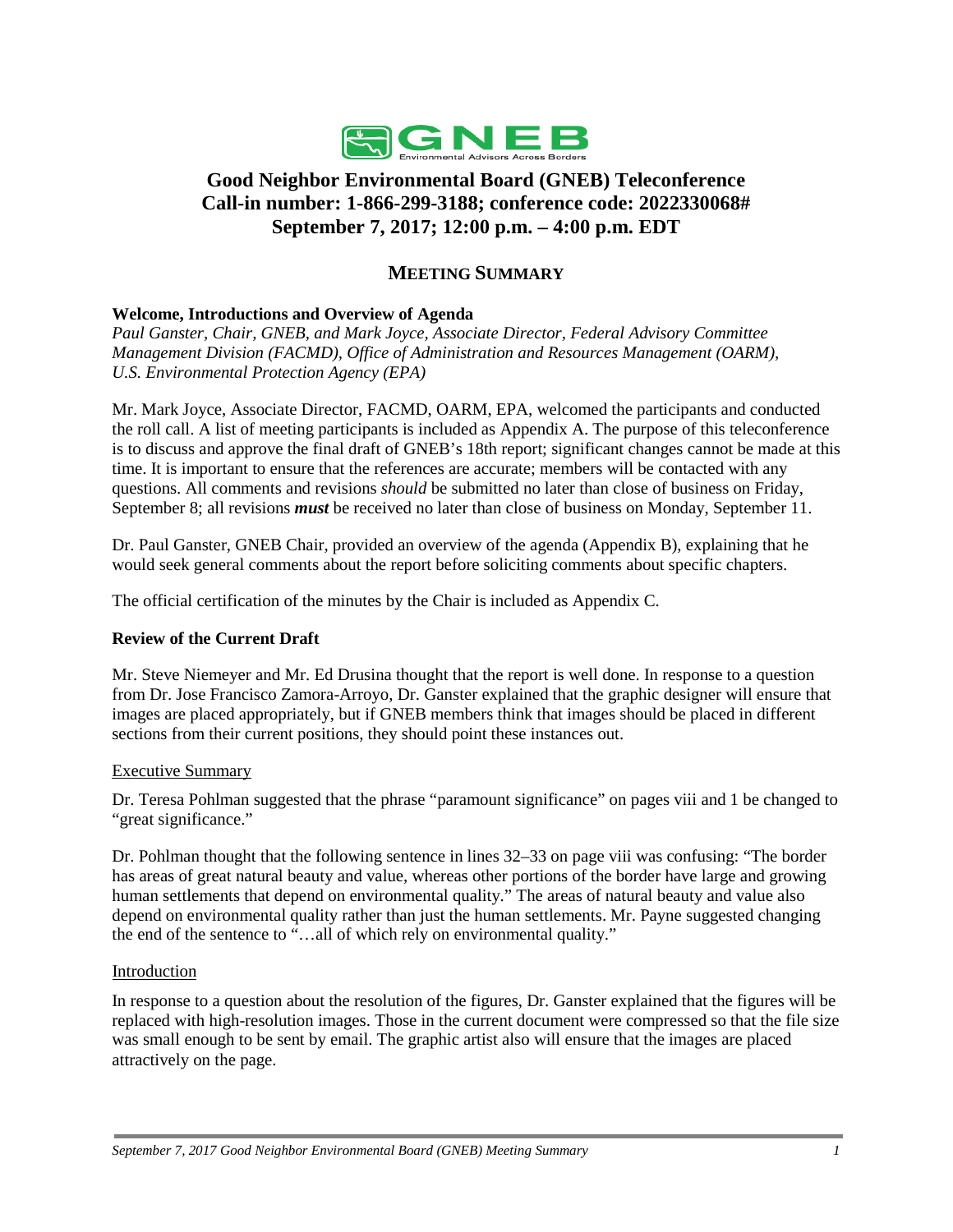### Chapter 1: Border Context

Dr. Pohlman thought that this chapter does a good job of setting the context and includes interesting information.

Ms. Jeanne Eckhart thought that "demand" in line 26 on page 4 should be changed to "demands."

Ms. Eckhart asked whether "(pg. 29)" could be removed from Figure 3. Dr. Ganster responded that the graphic designer could remove this. A GNEB member requested that the year of the source be added to Figure 3.

Ms. Eckhart asked whether "were" should be added before "developed" in line 16 on page 6. The Board decided the sentence should remain as is.

Ms. Lisa Schaub asked, when discussing the poverty rate in Section 1.1.3, whether it would be correct to say that the area would be first in poverty. Dr. Ganster and Ms. Kristen LeBaron will work on revising this sentence.

Ms. Jennifer Hass suggested using a word other than "significant" when describing the level of environmental effects. The term has a specific meaning from a National Environmental Policy Act context. She will provide a document with the instances highlighted so that they can be changed.

Ms. Hass will send language clarifying the information about the waivers mentioned on page 13. In line 3 of that page, "2007" should be "2005."

Dr. Zamora-Arroyo thought that lines 8–9 on page 9 should include a mention of the economy. Dr. Ganster suggested changing the sentence to read: "Protecting the quality of rivers, oceans and other water sources is important for ecological and human health and prosperity in the region."

Dr. Keith Pezzoli thought that the section on water should acknowledge an awareness that deluges such as that seen with Hurricane Harvey will have dramatic effects. Modeling indicates that storm events and their deluges will be stronger. Dr. Ganster noted that GNEB's last report mentions an increase in severe weather events. He will think about this point as he reads through the document and include this if it fits well. Mr. Drusina commented that Hurricane Harvey does not need to be specifically mentioned, but the threat remains if a hurricane hits the Gulf Coast close to the border. The current levee system in the Rio Grande Valley is not 100 percent up to Federal Emergency Management Agency standards, and this point may be worth mentioning. He will send suggested language. Dr. Ganster noted that some of the proposed fencing may be placed on top of the levee, so if the levee is not up to standards, problems may arise in the face of major storms.

#### Chapter 2: Challenges and Opportunities, Part I

Dr. Pohlman noted that the instances of CPB should be CBP; Ms. LeBaron will correct all instances.

Ms. Schaub noted that phrases similar to those in lines 16–17 on page 23 are used several times. It may require rewriting to reduce the redundancies.

Ms. Edna Mendoza noted that the letter "n" needs to be removed from the word "Texas" in line 4 on page 24.

Ms. Schaub recommended removing the term "limitrophe" on line 20 of page 26 because it may be unfamiliar to readers. She suggested the sentence be changed to begin: "Along the portion of the Colorado River that forms..."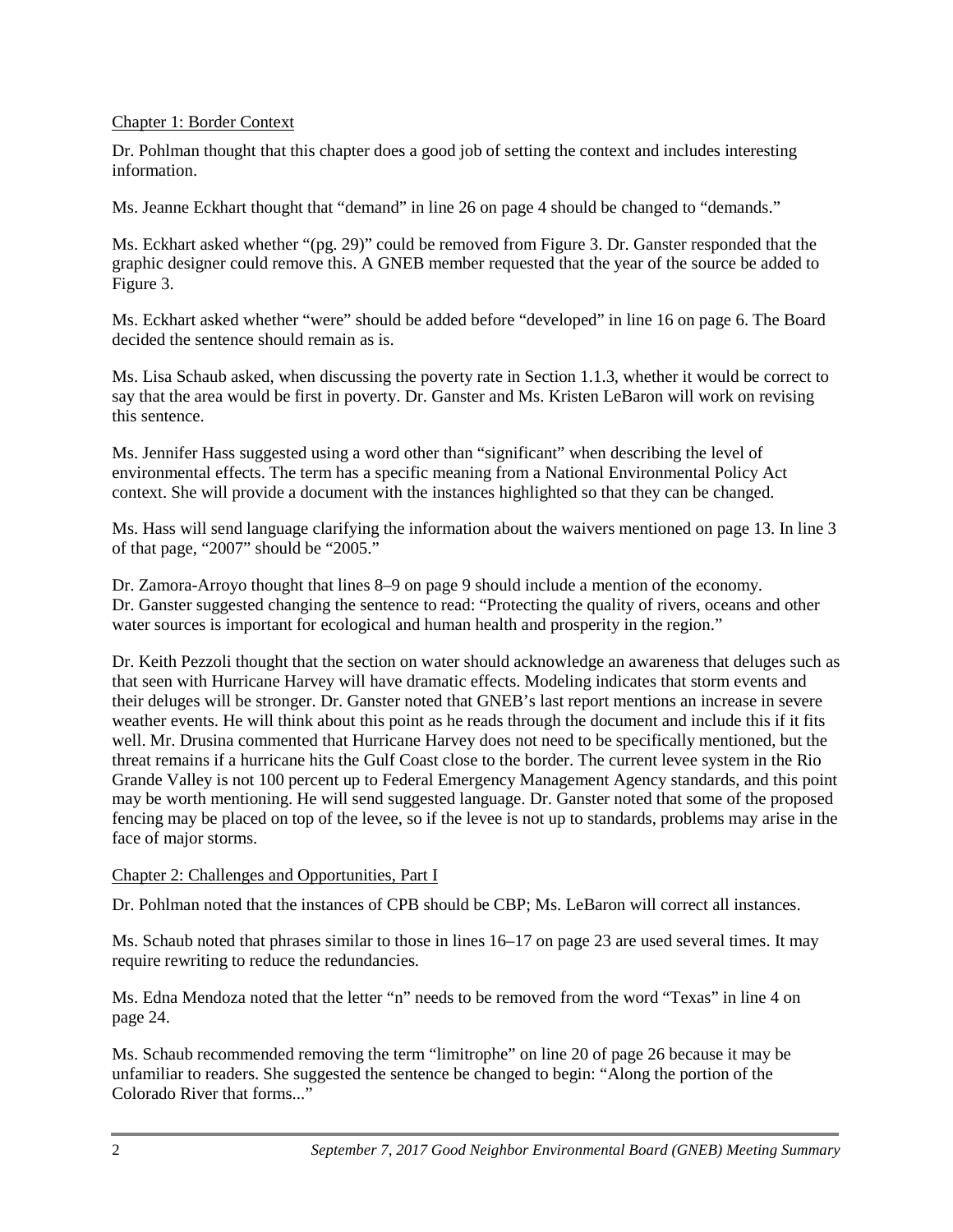Dr. Zamora-Arroyo stated that the tamarisk should have the specific species named; he will send this information. Ms. Lisa LaRocque asked whether all species mentioned should have their scientific names included. Dr. Ganster replied that the concern was to ensure that the invasive species were identified by scientific names. Mr. Joyce noted that the general rule should be to include scientific names for all species.

Ms. Hass will send factual corrections about the information on line 7 of page 28.

Chapter 3: Challenges and Opportunities, Part II

Dr. Ganster noted that Table 1 will be made more attractive.

Mr. Niemeyer will ensure that the agencies listed in Table 4 are correct.

Mr. Gilbert Anaya stated that the International Boundary and Water Commission (IBWC) would like to add information about operations, maintenance and renovation costs to line 13 on page 40. He will send the desired language.

Ms. Schaub suggested adding the word "adversely" to line 15 on page 41.

Ms. Mendoza thought that the last two paragraphs on page 46 were repetitive. She will provide suggested language.

Dr. Zamora-Arroyo asked about the use of "gallons per day" in line 5 on page 49. The use of "acre-feet" generally is more common. Dr. Ganster and Mr. Jose Angel explained that the term gallons per day is commonly used to refer to the New River flow. Mr. Anaya commented that the common unit of measure is usually cubic meters per second. Mr. Angel noted that the equivalent in cubic meters per second could be included in parentheses after gallons per day. Mr. Anaya will provide the amount of cubic meters per second to be added to the report.

Mr. Angel will send language to correct the Figure 12 legend.

#### Chapter 4: Recommendations

Dr. Pezzoli read the comments that Mr. Cyrus Reed had sent via email prior to the teleconference. On page 52, line 30, he had requested that the beginning of the sentence be changed to: "The Board recommends that DHS engage all stakeholders, including local governments, as well as the private sector, academics and border communities..." Dr. Pohlman was not in favor of providing a list of stakeholders so as not to leave any out.

Mr. Reed had provided a suggestion to add the following recommendation to the "Reduce Environmental Footprint" section on page 52: "Use of green infrastructure—the natural barriers to transport of undocumented peoples or goods—should be examined as an alternative to physical border security infrastructure where viable."

Dr. Eaton did not think that the report should suggest replacing other structures with green infrastructure. Dr. Pohlman agreed. Dr. Pezzoli thought that the idea is to avoid spending funds on other structures if green infrastructure or natural barriers can work as well or better. Dr. Pohlman noted that any recommendations about the cost-effectiveness of natural borders versus other structures would need to be evidence-based. Dr. Pezzoli did not think that the recommendation implied they were more cost-effective; it recommends that green infrastructure and natural barriers be explored in addition to other structures. Dr. Eaton agreed that exploring green infrastructure makes sense, but the report should not include a discussion that is not based on evidence. Dr. Ganster agreed that it is best to avoid a discussion about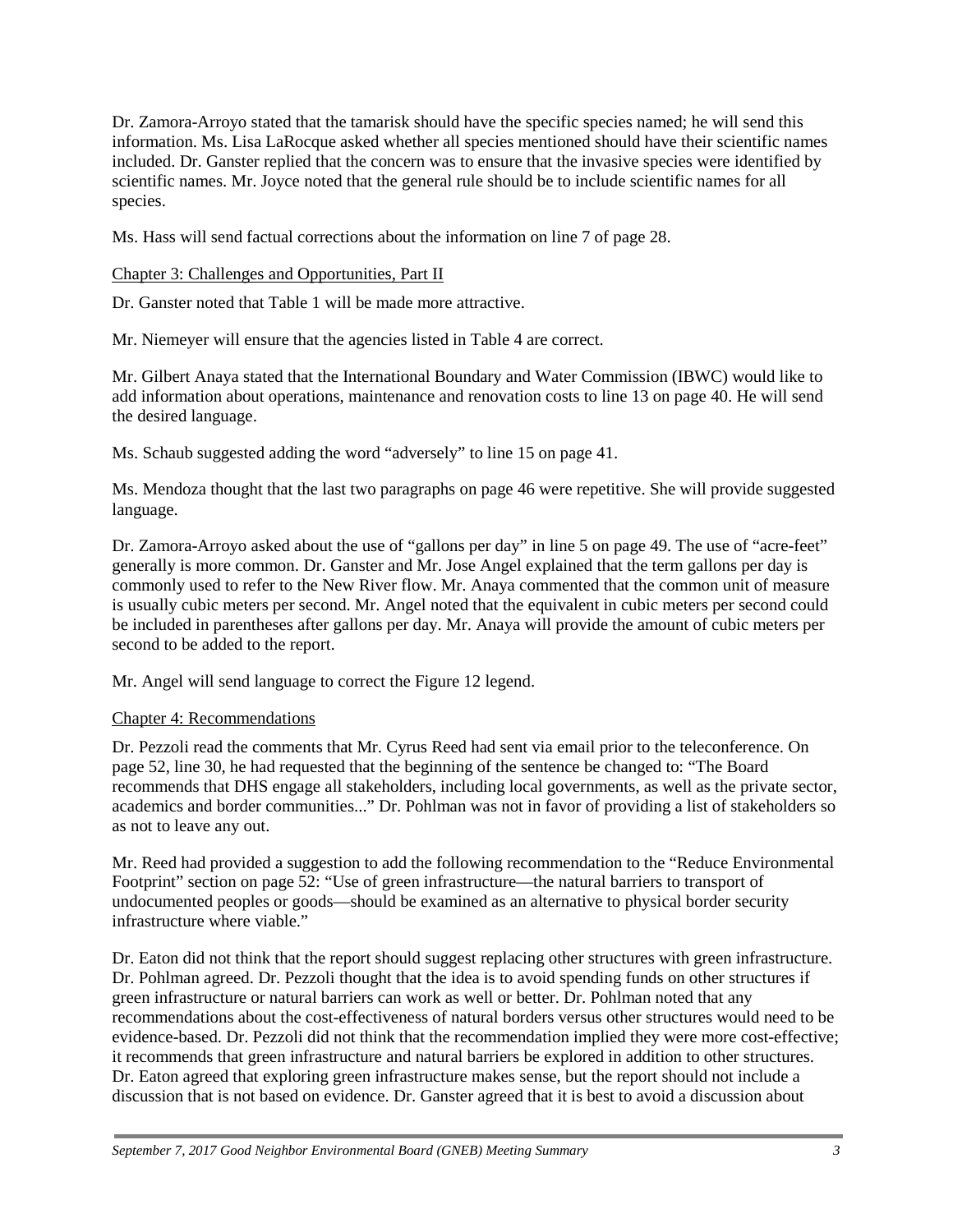cost-effectiveness, particularly because of the lack of data along the border, and he will revise the language to recommend that green infrastructure is examined without any inference to cost-effectiveness. Dr. Eaton thought that "option" would be a better word than "alternative." The Board agreed to change the recommendation to: "Use of green infrastructure—the natural barriers to transport of undocumented peoples or goods—should be examined as an option to improve physical border security and environmental quality where viable."

Ms. Schaub suggested adding the phrase "and other sensitive habitats to line 22 on page 52. Line 32 on the same page includes the phrase "critical species." She wondered whether it should be changed to sensitive species. The Board agreed to change "critical" to "sensitive."

Mr. Drusina explained that a situation has developed during the last 6 months that is important to address as a recommendation. He will work with Mr. Anaya to develop language about studying the condition of aging wastewater infrastructure along the border and the capacity of communities to provide the funding to execute operation, maintenance and repairs. An increasing number of failures are occurring that contaminate international waters. Dr. Ganster agreed that this is an issue and asked whether the Department of Homeland Security would support such a recommendation. Dr. Pohlman and Ms. Hass stated that it is a good recommendation that their agency would support. A GNEB member thought that such a recommendation should be placed under its own heading rather than within one of the existing headings in Chapter 4.

Ms. Mendoza thought that responses to flooding or wastewater flows should be included in line 29 of page 53. All of the recommendations under the "Continue and expand cross-border fire and emergency response systems" heading focus on fire response. Other situations (e.g., failing infrastructure) also need cross-border responses. Responses move from the local through the state level, and she would like this to be reflected. The section should be expanded to recognize that responses to emergencies other than fire occur. This also could be captured in the section that IBWC plans to add. Ms. Mendoza will develop and send language to address this.

Dr. Zamora-Arroyo commented that many border issues require collaboration with agencies and communities in Mexico. He asked whether a recommendation that existing coordination programs be continued should be included in the report; he thought that a specific recommendation about bilateral cooperation should be included. Dr. Ganster replied that previous GNEB reports had included recommendations about bilateral coordination. Dr. Zamora-Arroyo will consider possible language and where it could be placed within the recommendations.

Ms. Hass noted that a number of recommendations are ambiguous regarding to which agency they are addressed. For example, the first recommendation under "Enhance efforts to reduce flooding and trash and sedimentation flows." Dr. Ganster noted that this recommendation was directed to agencies installing security infrastructure or performing any other work that would cause problems with changes in flow and create adverse environmental effects. It was broadly written to ensure that IBWC is included in all discussions about actions that could alter the hydrology and affect treaties with Mexico. Dr. Ganster stated that the term "stakeholders" could be added to the recommendation to clarify that it is intentionally broad.

### **Appendices**

Dr. Pohlman and Ms. Hass thought that the appendices looked good.

Ms. Schaub pointed out the note on page 67 about whether the memorandum of understanding (MOU) has been updated as planned. Ms. Hass has requested information about the MOU and will provide an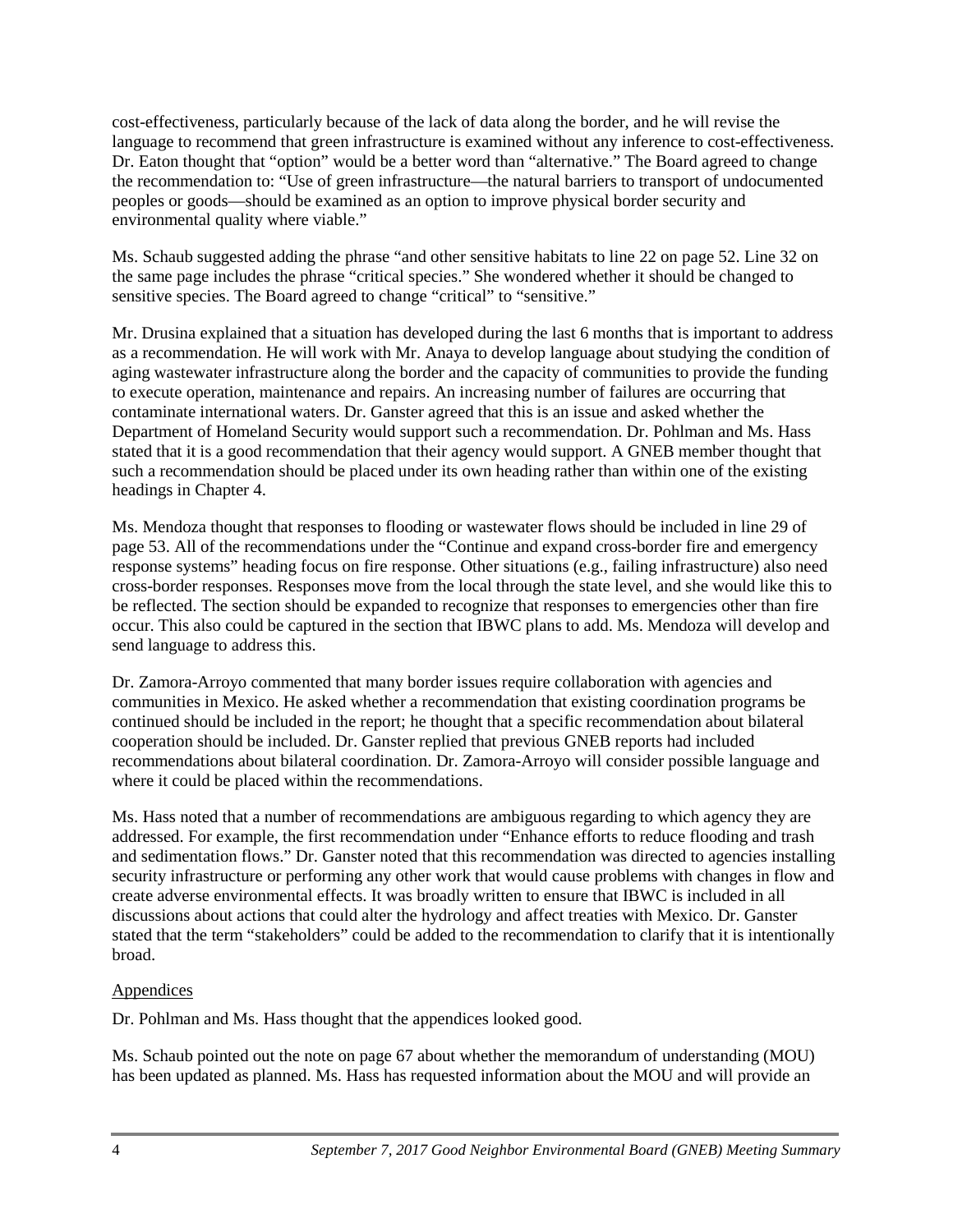update if she receives one on Friday, September 8. If an update is not provided, the Board agreed to delete the following text: "This MOU now is being prepared for renewal."

### **Next Steps and Schedule**

Dr. Ganster thanked the Board members for reading the report so thoroughly.

By Monday, September 11, Ms. Mendoza will inform Mr. Joyce about whether the state of Arizona will recuse itself.

Mr. Joyce stated that all additional text should be sent to him, Dr. Ganster and Ms. LeBaron no later than Friday, September 8. All revisions/additional text *must* be submitted no later than Monday, September 11.

### **Adjournment**

Dr. Ganster thanked the GNEB members for their input during the teleconference. The meeting was adjourned at 1:45 p.m. EDT.

### **Action Items**

- $\triangleright$  Ms. LeBaron will make all of the nonsubstantive changes discussed during the call and sent via email.
- $\triangleright$  Dr. Ganster will make the more substantive changes discussed during the call and sent via email.
- $\triangleright$  Specific GNEB members and EPA staff have the following responsibilities:
	- $\triangleright$  Ms. Schaub will submit Region 6's comments.
	- $\triangleright$  Ms. Hass will provide comments about use of the term "significant" used to describe environmental effects, information about waivers, corrections about fence construction, and an update about the MOU (if possible).
	- $\triangleright$  Mr. Drusina will provide language regarding the potential effects of severe weather on the Rio Grande Valley levee system and work with Mr. Anaya to develop a recommendation about the study of aging wastewater infrastructure along the border.
	- $\triangleright$  Dr. Zamora-Arroyo will send information about the specific tamarisk species and consider where a recommendation about bilateral coordination could be included in Chapter 4.
	- $\triangleright$  Mr. Niemeyer will ensure that the agencies listed in Table 4 are correct.
	- $\triangleright$  Mr. Anaya will provide information about operations, maintenance and renovation costs to be added to line 13 on page 40, as well as translations of gallons per day into cubic meters per second.
	- $\triangleright$  Ms. Mendoza will revise the last two paragraphs on page 46 so that they are not so repetitive and also will develop language to expand the emergency response recommendations to include more than response to wildfires.
	- $\triangleright$  Mr. Angel will send language to correct the Figure 12 legend.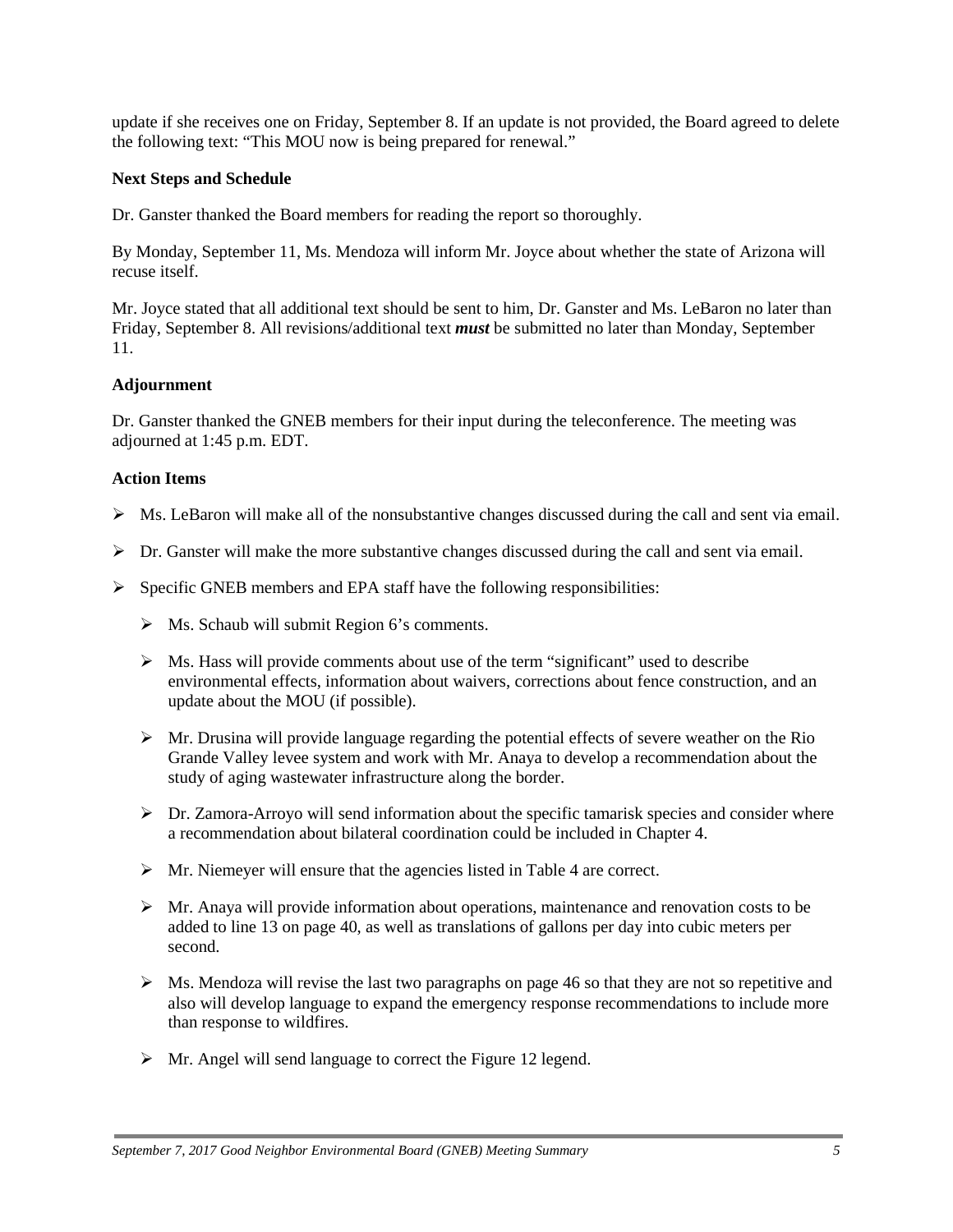All additional text/revisions must be sent via email to Dr. Ganster, Mr. Joyce and Ms. LeBaron *no later than Monday, September 11*. Submission by Friday, September 8, is preferable.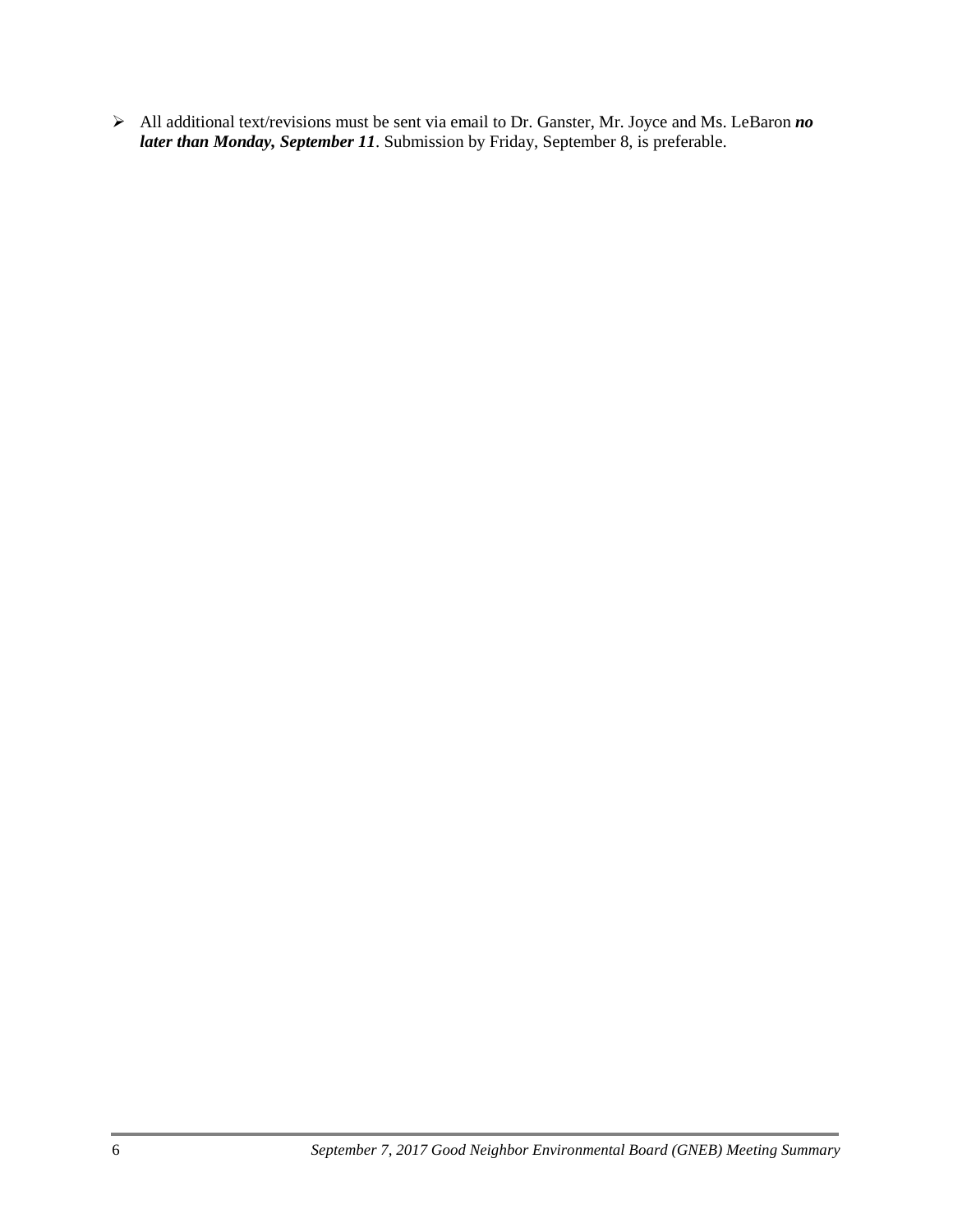#### **Appendix A: Meeting Participants**

#### **Chair**

**Paul Ganster, Ph.D. Director** Institute for Regional Studies of the Californias San Diego State University San Diego, CA

#### **Nonfederal, State, Local and Tribal Members**

#### **Jose Angel**

Interim Executive Officer State Water Resources Control Board California Regional Water Quality Control Board Sacramento, CA

### **Lauren Baldwin, MBA, LEED-GA**

Sustainability Coordinator City of El Paso, Texas El Paso, TX

#### **Evaristo Cruz**

**Director** Environmental and Natural Resources **Department** Ysleta del Sur Pueblo El Paso, TX

#### **David J. Eaton, Ph.D.**

Bess Harris Jones Centennial Professor LBJ School of Public Affairs The University of Texas at Austin Austin, TX

#### **Federal Members**

#### *U.S. Department of Commerce—National Oceanic and Atmospheric Administration* **Jeff Payne, Ph.D.**

Acting Director Office for Coastal Management National Oceanic and Atmospheric Administration U.S. Department of Commerce Mount Pleasant, SC

#### **Lisa LaRocque**

Sustainability Officer Public Works Department City of Las Cruces Las Cruces, NM

# **Edna A. Mendoza**

**Director** Office of Border Environmental Protection Arizona Department of Environmental Quality

#### **Mariel Nanasi**

Executive Director New Energy Economy

#### **Keith Pezzoli, Ph.D.**

Teaching Professor, Department of Communication Director, Urban Studies and Planning Program University of California, San Diego La Jolla, CA

#### **Jose Francisco Zamora-Arroyo, Ph.D. Director**

Colorado River Delta Legacy Program Sonoran Institute Tucson, AZ

# *U.S. Department of Homeland Security*  **Teresa R. Pohlman, Ph.D., LEED, AP**

Executive Director Sustainability and Environmental Programs Undersecretary for Management U.S. Department of Homeland Security Washington, D.C.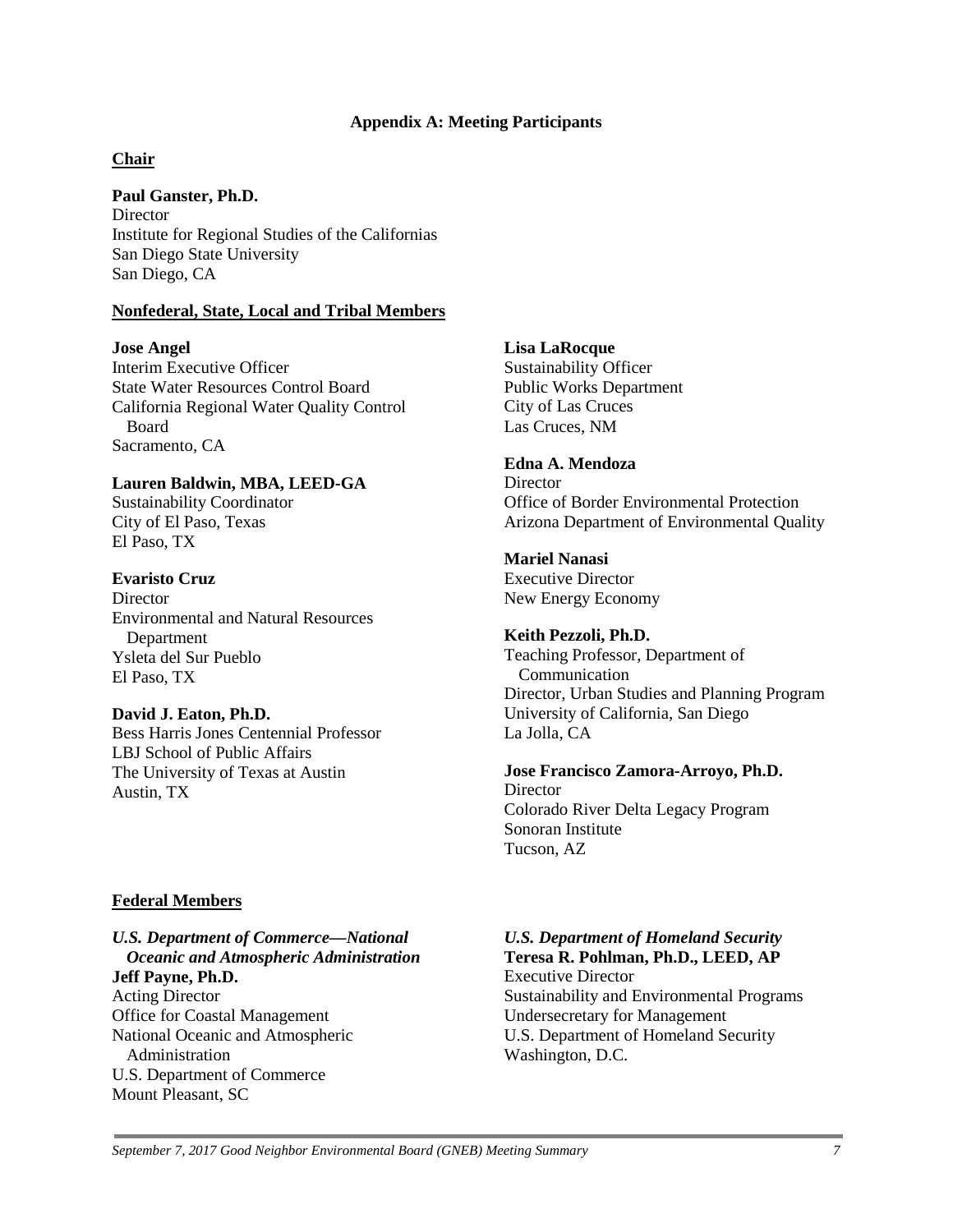*International Boundary and Water Commission* **Ed Drusina** Commissioner U.S. Section International Boundary and Water Commission El Paso, TX

#### *U.S. Department of State* **Hillary Quam**

Border Affairs Coordinator Office of Mexican Affairs U.S. Department of State Washington, D.C.

### *U.S. Department of Transportation* **Sylvia Grijalva**

U.S.-Mexico Border Planning Coordinator Federal Highway Administration U.S. Department of Transportation Phoenix, AZ

### **Nonfederal Alternate**

### **Stephen M. Niemeyer, P.E.**

Border Affairs Manager and Colonias Coordinator Intergovernmental Relations Division Texas Commission on Environmental Quality Austin, TX

### **Federal Alternates**

### *U.S. Department of Homeland Security* **Jennifer Hass, J.D.**

Environmental Planning and Historic Preservation Program Manager Office of the Chief Readiness Support Officer U.S. Department of Homeland Security Washington, D.C.

### *International Boundary and Water Commission* **Gilbert Anaya** Division Chief Environmental Management Division U.S. Section International Boundary and Water Commission El Paso, TX

# **U.S. Environmental Protection Agency Regional Office Participants**

### *Region 3*

**Jose Redmond** Region 3 U.S. Environmental Protection Agency Philadelphia, PA

### *Region 6*

**Jeanne Eckhart** Environmental Scientist Region 6 U.S. Environmental Protection Agency Dallas, TX

### **Lisa Schaub**

Region 6 U.S. Environmental Protection Agency Dallas, TX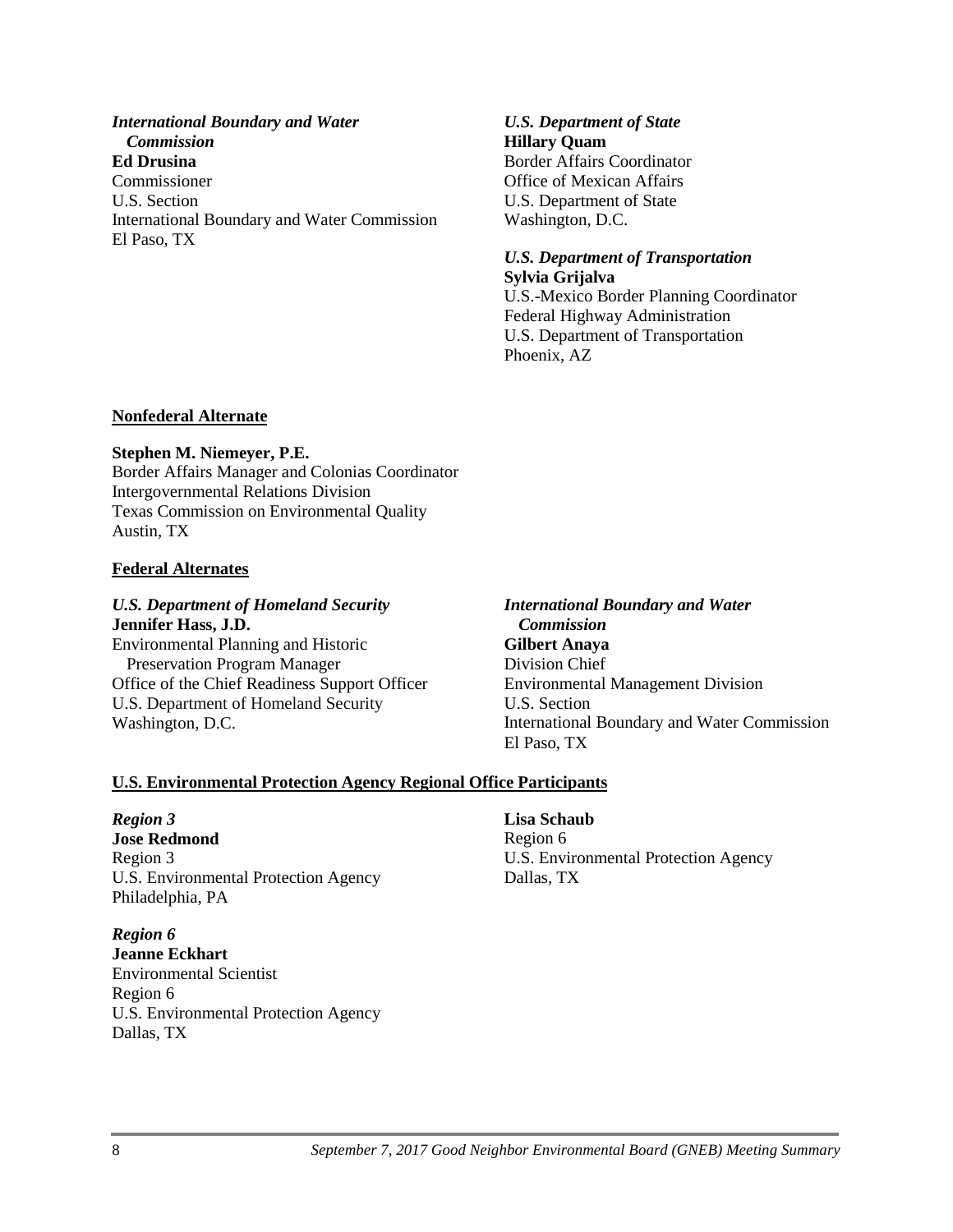## **U.S. Environmental Protection Agency Headquarters Participant**

#### **Mark Joyce**

Associate Director Federal Advisory Committee Management Division Office of Administration and Resources Management U.S. Environmental Protection Agency Washington, D.C

### **Contractor Support**

**Kristen LeBaron** Senior Science Writer/Editor The Scientific Consulting Group, Inc. Gaithersburg, MD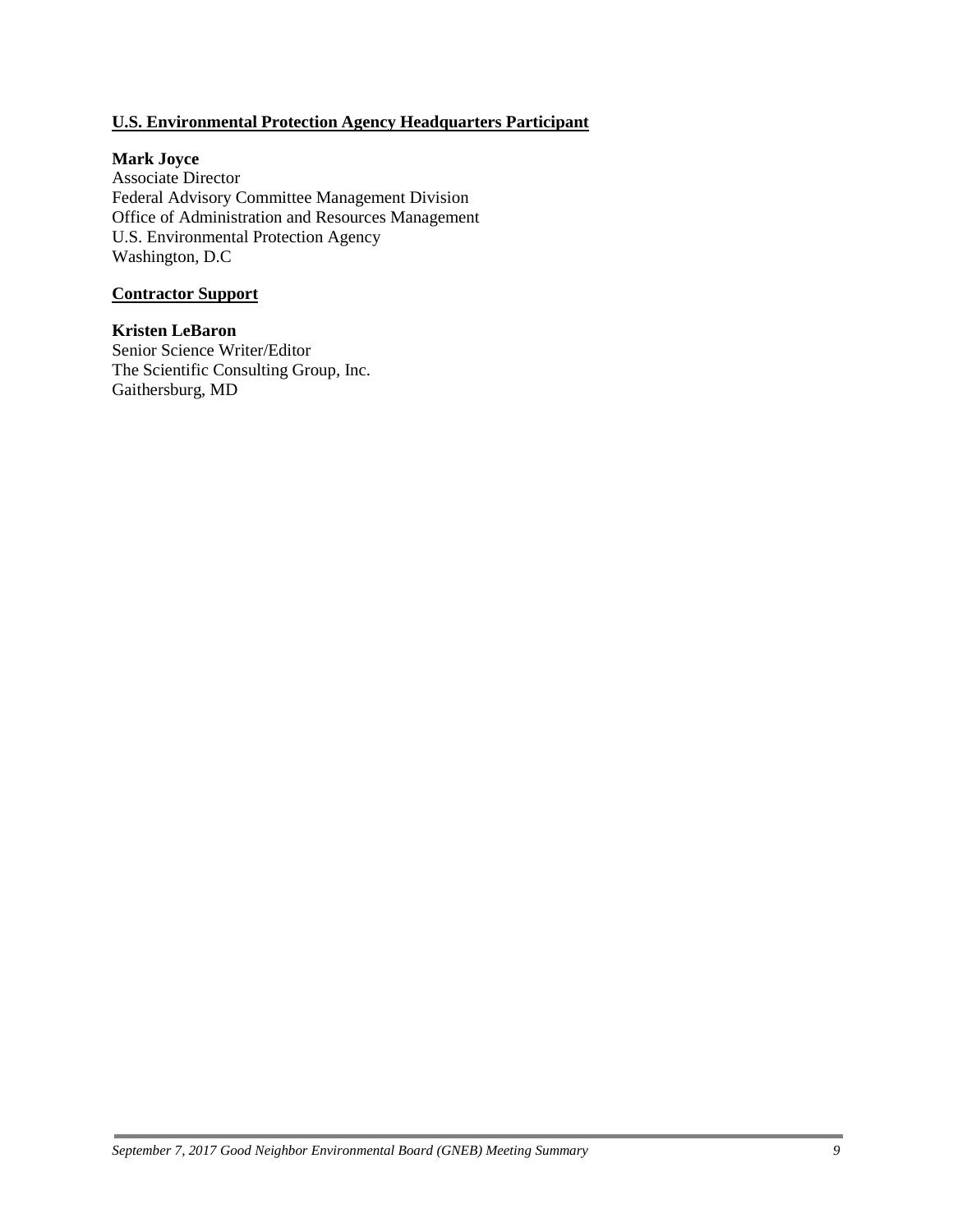#### **Appendix B: Teleconference Agenda**



# Good Neighbor Environmental Board

Public Teleconference

Discussion and Approval of Draft Report on Environmental Protection and Security In the U.S. – Mexico Border Region

> September 7, 2017 12:00 p.m. – 4:00 p.m. EDT

Call In Number: 866-299-3188 Conference Code: 202-233-0068

# AGENDA

| $12:00-12:30$ p.m. | Welcome, Introductions and Overview of Agenda                                                       |
|--------------------|-----------------------------------------------------------------------------------------------------|
|                    | Mark Joyce, Acting Designated Federal Officer, U.S. Environmental Protection<br>$\bullet$<br>Agency |
|                    | Paul Ganster, Chair, Good Neighbor Environmental Board<br>$\bullet$                                 |
|                    | Board introductions<br>٠                                                                            |
| $12:30-3:30$ p.m.  | Review of Current Draft                                                                             |
|                    | Overarching concerns or questions<br>٠                                                              |
|                    | Comments or questions on specific chapters or sections                                              |
| $3:30-4:00$ p.m.   | Next Steps and Schedule                                                                             |
| $4:00$ p.m.        | Adjournment                                                                                         |